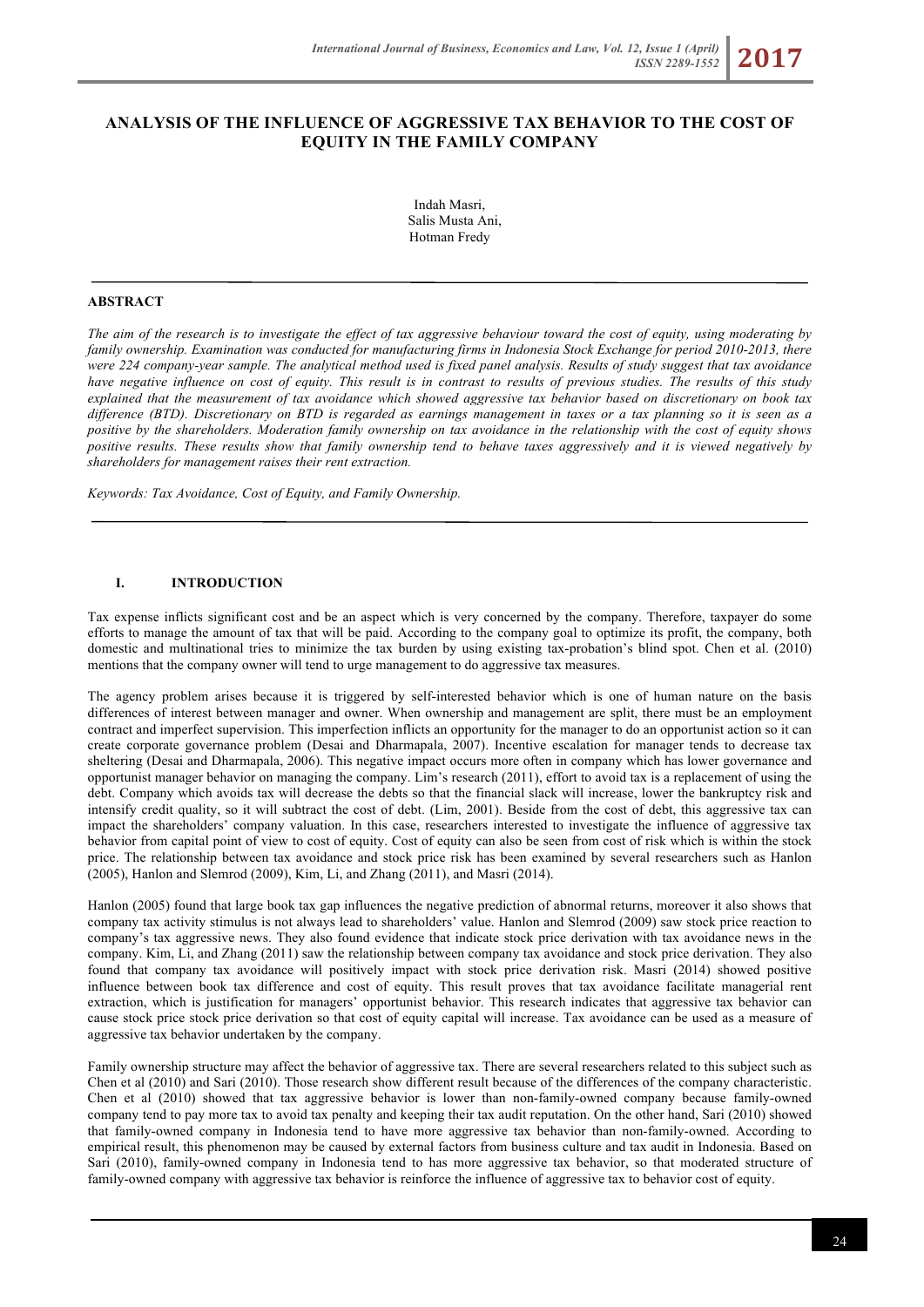According to Masri's research in 2014, book tax difference has positive influence to cost of equity. This research uses crosssection regression model. This research objective is to to analyze the influence of aggressive tax behavior to cost of equity and to determine whether family-owned company structure can moderate aggressive tax behavior relationship with cost of equity using balance method fixed effect. By doing this research, we expect that aggressive tax behavior on manufacture company in Indonesia especially family-owned company can be determined.

This research has two main objectives: first to investigate the effect of aggressive tax behavior to cost of equity. Second to determine the role of family-owned company moderation to the relationship of aggressive tax behavior to cost of equity. This study contributes to provide evidence of the role of Moderation family ownership on tax avoidance in the relationship with the cost of equity. The results of this research can add to the literature on the influence of family ownership on tax avoidance in the relationship with the cost of equity. Results of study suggest that tax avoidance have negative influence on cost of equity. This result is in contrast to results of previous studies. Discretionary on BTD is regarded as earnings management in taxes or a tax planning so it is seen as a positive by the shareholders. Moderation family ownership on tax avoidance in the relationship with the cost of equity shows positive results. These results show that family ownership tend to behave taxes aggressively and it is viewed negatively by shareholders for management raises their rent extraction.

# **II. LITERATURE REVIEW**

### **A. Conseptual Theory and Previous Research**

#### **1.** *Aggressive tax behavior*

There are terms such as tax avoidance, tax planning. Frank at all (2009) define tax aggressive is a procedure to decrease tax able income through tax planning. In this case tax aggressive using method which can be classified or not as tax evasion. Although not enemy used procedure is breaking the rules. The method used by company make the company assumed move aggressive. Graham and Tucker (2006) defined tax sheltering according to US congress as effort to avoid tax without loss and economic risk. Based on this definition, tax sheltering can be defined as tax avoidance.

Lim (2011) define tax avoidance as tax saving which legally utilize tax rule weakness to minimize tax liabilities. Tax avoidance is part of tax planning which done to possibilities within tax rules so that company can pay tax less than it should be. Tax avoidance is part of tax planning which done to possibilities within tax rules so that company can pay tax less than it should be. Tax avoidance is not prohibited in tax law although often got negative outlook by tax office. This is different with tax evasion. Tax evasion is a procedure to decrease pay able tax using method which violating tax rules perpetrators of tax evasion. Tax evasion is procedure to decrease pay able tax using method which violating tax rules. Perpetrators of tax evasion will be subject to administrative and criminal penalty.

Tax evasion theory discuss about the relationship between management, share holder, government, and tax institution who founded to utilize tax evasion of a company (Hanlon&Hitzman, 2010). Allingham and Sadmo (1972) state that individual tax obedience determined by tax rate, detected possibilities, punishment, fined, and risk denial. There are many factors which influence tax payer company. Slemrod (2004) show there are agency problem which appear in the company for tax avoidance behavior because of separation of ownership and control. The separation of ownership and control can infect the manage's paymal interest therefore, challenge for shareholder's and directors is seeking combinating from control mechanism and insentive to minimalized agent cast (Jeksen and Meckting, 1976)

### *2. Cost of equity*

Brigham (1983) told that every equity component requires cost which represent the type of capital or equity. The important component in equity are preffered stock and common equity. The equity cost of these component are dividend and cost of these. Component are divided and cost of equity cost of equity is cost which caused by risk on the stock price.

### *3. Family ownership structure*

Generally, companies in developing countries are still controlled by family ownership. Famma & Jansen (1983) stated that monitoring cost of family ownership is lower that public ownership because of management ownership that related to agency theory by Jensen & Meckling (1976).

Family ownership structure can help corporate governance because the shareholders can control management directly. Howefer, family ownership can cause expropriation for shareholders so it can make a negative effect for corporate governance. This negative effect can be avoided if only family ownership of the company is not a part of the business group, it is because family ownership has higher possibility of expropriation for minority shareholders, transaction between companies which are owned by the group. Siregar&Utama (2008) found that family ownership is not part of the group whom has a profit management on lower opportunistic level. And proved that the companies who are controlled by family, but not apart of a group, have better corporate governance so it can reduce opportunistic earning management's problem.

### **B. Development Hypothesis**

### *1. The Effect of Tax Avoidance to Cost of Equity*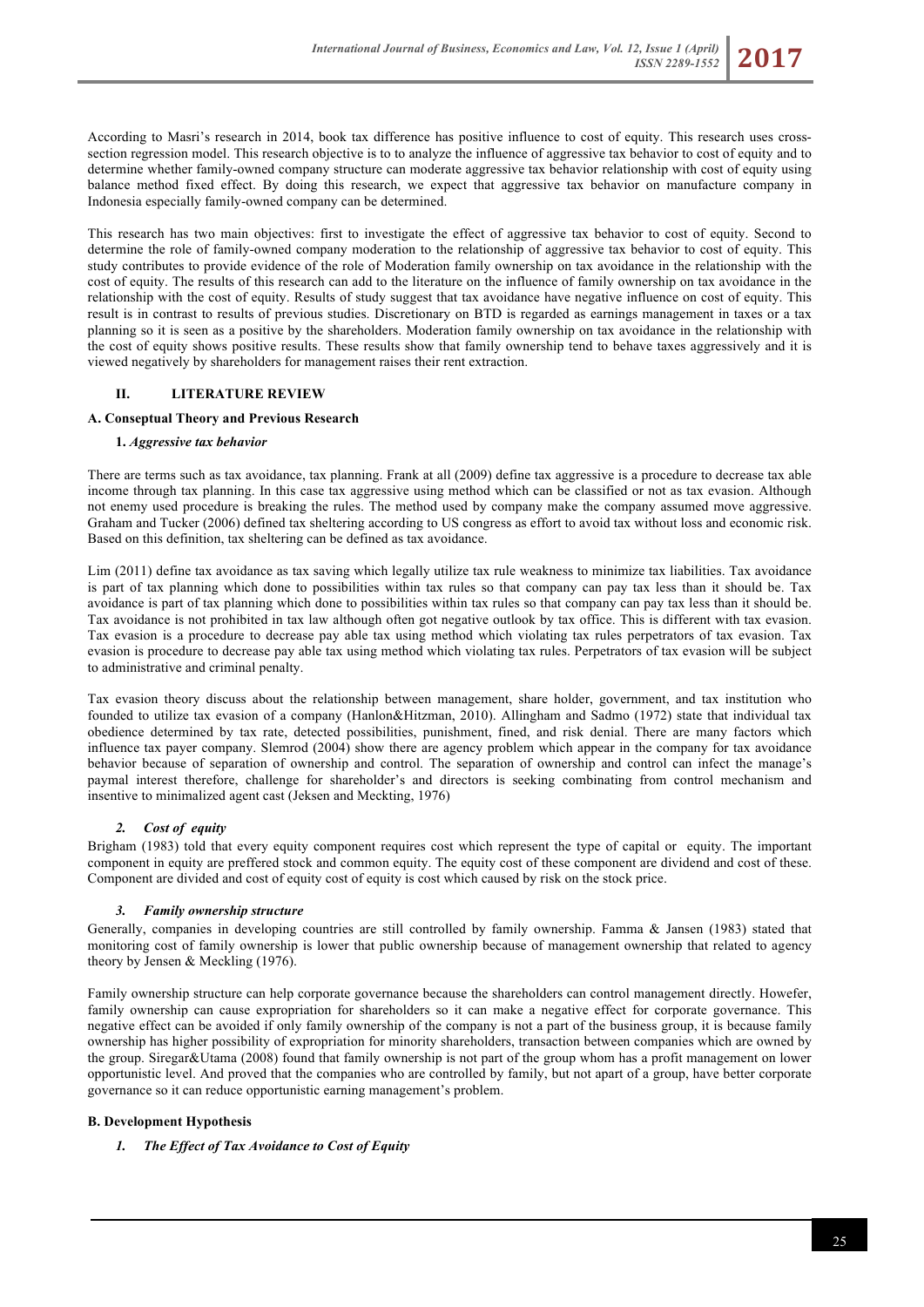This research wants to observe from capital side. It means the effect of tax avoidance to cost of equity. Cost of equity can be seen from cost of risks which sticks on stock price has been observed by some researchers; Hanlon (2005), Hanlon and Slemrod (2009), Kim, Li, and Zhang (2011), and Masri (2014).

Hanlon (2005) found that huge book tax gap can affect the negative prediction of abnormal return. Besides that, it can show that trigger of tax activity which is committed by company doesn't always lead to the value of shareholders. Hanlon & Slemrod (2009) observed by noticing the stock price's reaction to tax aggressive's news on the company and found the evidence that there is an increasing stock price's reaction to tax aggressive's news on the company and found the evidence that there is an increasing stock price related to the involvement of company's news in tax avoidance. Kim, Li&Zhary (2011) found the effect of tax avoidance which was commited by the company to the stock price derivation. They found a strong evidence which provided that tax avoidance on company has positive effect for stock price derivation's risk on company. Masri (2014) showed positive effect of book tax difference for cost of equity. This finding is consistent with perspective that tax avoidance provides managerial rent extraction. This research shows that aggressive tax behavior can cause the decreasing of stock price this situation can make an increasing of cost of equity capital a positive result for it shows the effect of tax avoidance to cost of equity.

#### *Hypothesis 1: Tax avoidance has positive effect to Cost of Equity.*

#### *2. The influence of moderated family ownership structure to the relationship between tax avoidance and cost of equity*

Family ownership structure can affect aggressive tax behavior. There are several researches about this. Such as Chen et al (2010) and Sari (2010). Both of these research shows a contradiction result. This result is caused by a different company characteristic the research. Chen et al (2010). Show that tax aggressive behavior in family company is lower than non-family company. Because family ownership of the company tends to pay higher tax to avoid penalty and keep the reputation of tax audit.

On the other hand, in research which has been done in Indonesia by Sari at 2010 show that the family ownership. This result caused by externality factor from business culture and tax audit in Indonesia. This research will re-examine whether family ownership company in Indonesia tend to has an aggressive tax behavior, like Sari (2010) did so that, moderated family ownership structure with tax. Avoidance strengthening tax avoidance influence to cost of equity.

*Hypothesis 2: Family Company strengthen positive influence of cost of equity to tax avoidance.*

### **III. RESEARCH METHOD**

#### **A. Research Population and Sample**

This research uses data from yearly financial report and company yearly report from 2010 to 2013 which are published by Indonesia Stock Exchange on their website www.idx.co.id and datastream. Cost of equity uses stock price data which is obtained from datastream an Bank Indonesia interest rate in their wesite www.bi.go.id.

Population in this research are manufacture company which has been listed in Indonesia Stock Exchange. The reasons why this research using manufacture company are to obtain same measurement and report criteria. Moreover, manufacture company has more number than other industries company which listed in Indonesia Stock Exchange. This research chooses sample company according to the criteria below:

- 1. Listed manufacture company from 2010 to 2013. Financial report is taken from 2010 to 2013. It should be taken from 2010 to 2013 because after that time tax tariff had been changed to be fixed at 25%.
- 2. Report book which had time frame until December  $31<sup>st</sup>$ , to get equal fiscal period.
- 3. Company which has common audit opinion without exception. In this case, it can increase the financial report credibility that used on this research.
- 4. Company which has tax recently. In this case, as one of proxies to determine tax avoidance and to ensure that company is not fiscally lost.
- 5. Company which has relevant data according to variable measurement.

#### **B. Variable Measurement and Operational Definition**

#### **1. Dependent Variable**

Dependent variable is influenced by other variables. In this research, dependent variable is cost of equity. In this research, cost of equity measurement using CAPM approach, which is stock portfolio from stock price as following:  $CoE_t = R_{ft} + \beta ( R_{mt} - R_{ft} )$ 

Which

- $Rft$  = Risk-free return which is showed by Sertifikat Bank Indonesia published by the government.
- Rmt = Market return which obtain from weekly IHSG. Market return calculated from weekly IHSG return growth accumulation along past year back from published financial report, which is April 1<sup>st</sup>.
- $β =$  Beta market which is in systematic risk for every company stock. Beta market obtained from regression result between weekly company stock return and weekly IHSG stock return along 3 years back from published financial report, which is April 1<sup>st</sup>.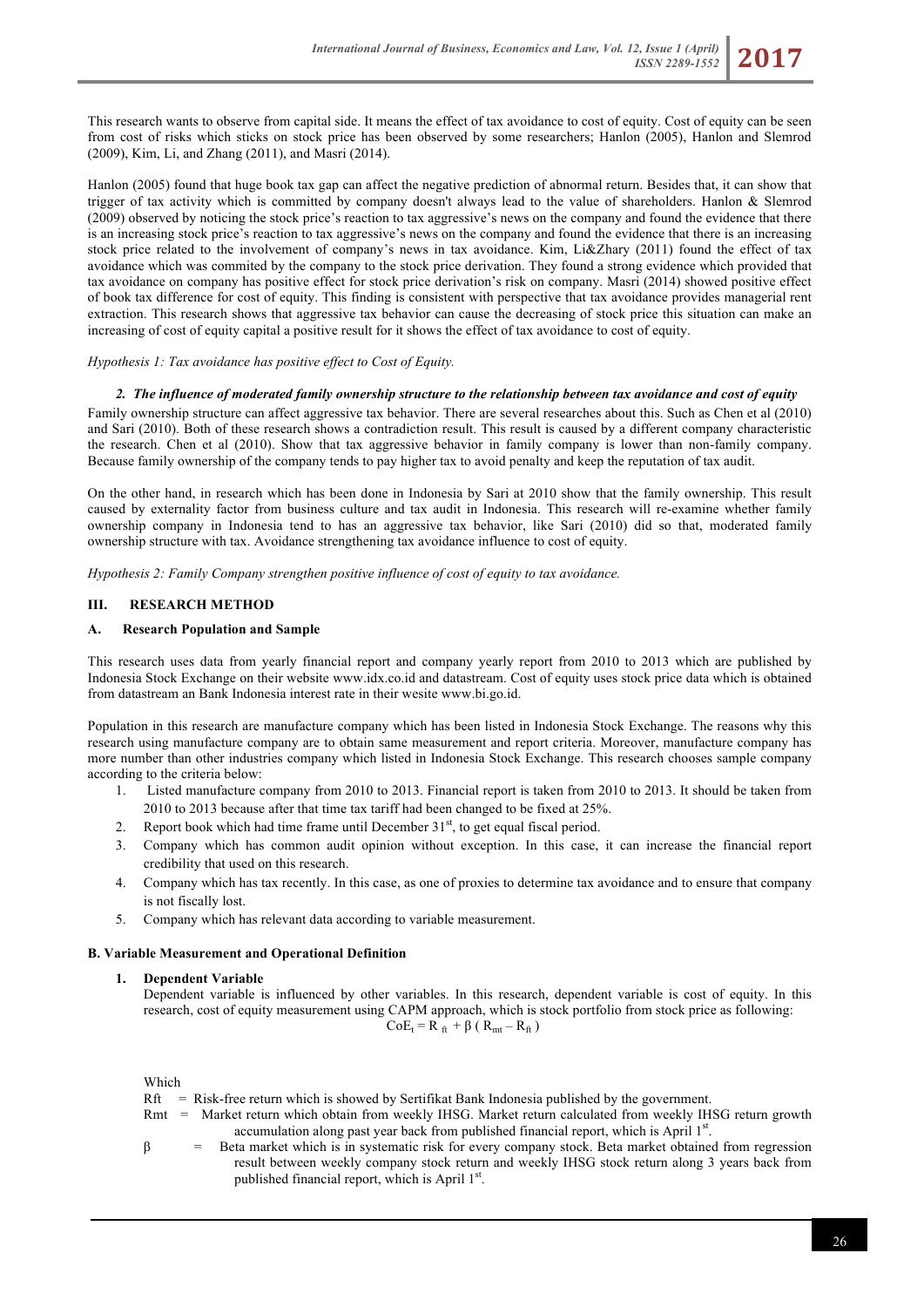Cost of equity measurement with CAPM approach is based on published financial report, which is April  $1<sup>st</sup>$ . This is because investors see company result along past year begin with when company publish financial report to public.

### **2. Independent Variable**

Independent variable is a free variable and can affect dependent variable. Independent variable in this research is tax avoidance as a measurement of aggressive tax behavior. The measurement of tax avoidance which is used in this research is based on some measurements as robustness test to strengthen the result. The measurement that is used is tax avoidance by Lim (2011) who committed measurement by modifying measurement from Desai & Dharmapala (2006).

The procedure to count tax avoidance has two steps. Frist step, estimating discretionary accrual by counting total accrual for each company each year through the sample of periods. Then from regression result, discretionary accrual is determined. (DA\_mod<sub>i,t</sub>) for each company *i* on each year *t* using formula from Dechow et al. (1995). Discretionary accrual is counted as residual from regression formula. Accruals<sub>ijt</sub> / Assets<sub>ijt-1</sub> =  $\alpha_{it}$  (1/ Assets<sub>ijt-1</sub>)

+ 
$$
\beta_{1jt}
$$
 {( $\Delta$ Sale<sub>ijt</sub> -  $\Delta A/R_{ijt}$ ) / Assets<sub>ijt-1</sub>}  
+  $\beta_{2jt}$  (PPE<sub>ijt</sub> / Assets<sub>ijt-1</sub>) + e<sub>ijt</sub>

which:

| Accruals <sub>iit</sub>     | $=$ <i>total accrual</i> company <i>i</i> , on industry <i>j</i> , on year <i>t</i> , counted as NIBE reduced operating cash |
|-----------------------------|------------------------------------------------------------------------------------------------------------------------------|
|                             | flow.                                                                                                                        |
| Assets <sub>iit-1</sub>     | $=$ total asset company <i>i</i> on industry <i>j</i> on year <i>t</i> -1.                                                   |
| $\Delta$ Sale $_{\rm{iit}}$ | = changes in the company's sales i, industry j on year t.                                                                    |
| $\Delta A/R_{\rm{jit}}$     | = changes in accounts receivable for the company i, on industry j on year t.                                                 |
| $\rm PPE_{ijt}$             | = provides plan property and equipment (PPE) to company i, on industry j, on year t.                                         |
|                             |                                                                                                                              |

Second step is dividing the book tax different component which is caused by profit management for tax purposes and identifying that component as a tax avoidance. Those steps are committed by running the OLS regression like:

$$
BTD_{it} = b_1 DA\_mod_{it} + u_j + e_{it} \quad \text{-----} (2)
$$

which:

 $BTD_{\text{tr}}$  = *Book tax different* for company *i* on year *t* scaled by last total asset. BTD = Commercial profit – Fiscal profit Fiscal profit = Current income tax expense / Tax rate. DA mod<sub>it</sub> = *Discretionary accruals* for company *i* on year *t* scaled by last total asset.

Residual from the second equation is book tax different component which caused by profit management for tax purposes called tax profit management. This value is interpreted as a tax avoidance measurement and expressed in the form:

 $TA$ \_mod =  $u_i$  +  $e_{it}$ 

For testing sensitivity analysis, this research uses tax avoidance measurement based on Desai and Dharmapala (2006) that using total accrual on BTD to get profit management for tax purposes.

### 3. **Moderating Variable on Family Ownership Structure**

Definiton of family company which is used on this research follows the family founder concept on literature of Anderson and Reeb (2003), Villalonga and Amit (2006). It says that company is classified as family company when the founder or family member both through blood relations and marriage are pointed as director on management and/or supervisory board or acted as blockholder, both individual and team. Dummy variable is used on this measurement. One point for family company and zero point for others.

### **C. Research Model and The Formulation of Hypotheses**

Research model is developed by Kim, Li, and Zhang (2011) by changing crash price risk variable as cost of equity because crash price risk describes a risk that sticks on stock price and parts of cost equity. On the other hand, it can add moderating variables of family ownership structure.

**Model hypothesis 1 and 2**  $COE_{it} = \alpha_{0t} + \alpha_1 T A_L Lim_{it} + \alpha_2 FamOwn_{it} + \alpha_3 T A_L Lim_{it} *FamOwn_{it} + \alpha_4 SIZE_{it} + \alpha_5 CAPEX_{it} + \alpha_6 ROA_{it} + \epsilon_{it}$ 

Which:

 $COE_{i,t}$  = company *Return* based on CAPM approach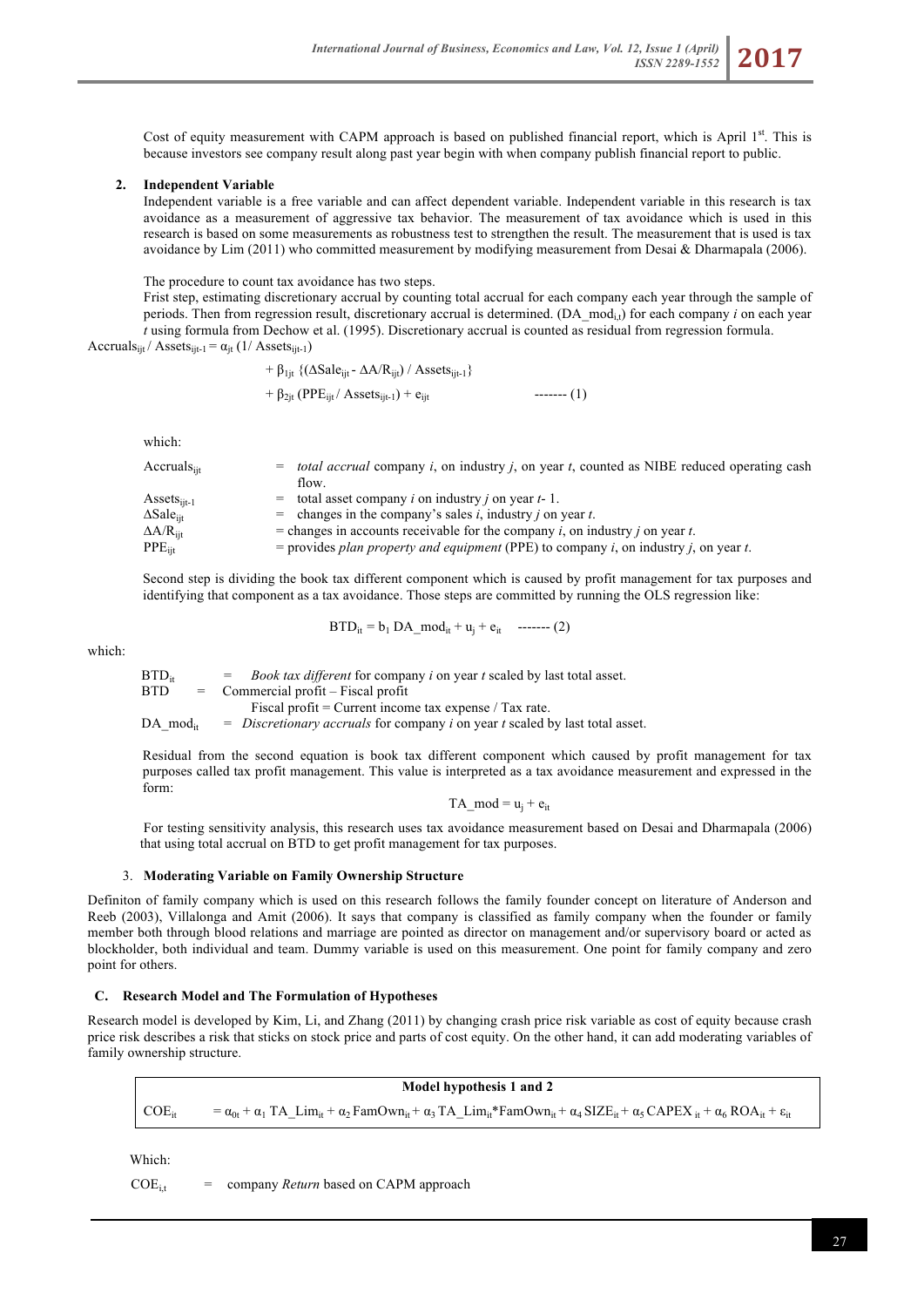| $\alpha_{0t}$          | $=$ Constanta                                                                    |
|------------------------|----------------------------------------------------------------------------------|
| $\alpha_1 = \alpha_6$  | $=$ Regression Coefficient                                                       |
| TA Lim <sub>it</sub>   | $=$ Proxy for measuring <i>tax avoidance</i> by using Lim (2011).                |
| FamOwn <sub>it</sub>   | $=$ Dummy variable for family ownership, 1 for family company, and 0 for others. |
| $Size_{it}$            | $=$ Natural logarithms from company's total assets.                              |
| <b>CAPEX</b>           | $=$ <i>Capital expenditure</i> divided with total aset.                          |
| $ROA_{it}$             | $=$ Rasio <i>return on assets, pre-tax income</i> scaled with total aset.        |
| $\varepsilon_{\rm it}$ | $= Error$ model                                                                  |
|                        |                                                                                  |

### **D. Analysis Techniques**

Analysis technique which is held in this research is quantitative descriptive analysis technique and regression analysis for data panel to test the impact of aggressive tax behavior on cost of equity.

# **E. Step Analysis**

.

Analysis is committed by using SPSS software and eviews 8. The steps are:

- 1. The submission of descriptive statistics
- This step is committed to give a description of mean, median, maximum, minimum, and standard deviation. 2. Correlation testing and balance testing

Correlation testing is committed to see the impact of relationship between variables on this research.

3. Hypothesis testing Hypothesis testing is committed to see thr impact of tax avoidance behavior as independent variable on cost as dependent variable in the company. The testing is held by using fixed panel data model for hypothesis 1 and 2.

# **IV. RESEARCH RESULT AND DESCRIPTION**

#### A. **General Description of the Sample**

The sample on this research is all manufacture companies that listed in Indonesia Stock Exchange on 2010-2013 period. Financial data in the form of annual financial statement and annual statement which are obtained from BEI website, www.idx.co.id. Moreover, we use company's financial statement from datastream. Until the end of period 2013, there are 141 manufacture companies that listed in Indonesia. Based on the data we need, the availability of data, and sample outlier, the final samples on this research are 56 companies (224 annual companies) for 2010-2013 period.

### B. **Descriptive Statistic Analysis**

Table 4.1 shows descriptive statistic from all variables which are used in this research. Mean (Median) COE value is 0.119(0.090) which means that more than a half of the samples have higher COE value higher than the averages. Small standard deviation shows that COE value on the samples are not available. Mean (Median) value in TA\_Lim and TA\_dd 0.0000000000045 (0.0040880) and 0.0000000000268 (0.0070380) show that mean value is smaller than median. Tax avoidance shows smaller value. This means that companies are lack of managing tax income.

|               |     |                 |           | <b>Standar</b> |              |             |
|---------------|-----|-----------------|-----------|----------------|--------------|-------------|
| Variabel      | Obs | Mean            | Median    | deviasi        | Min          | <b>Maks</b> |
| <b>COE</b>    | 224 | 0.1194050000000 | 0.0909860 | 0.1171470      | $-0.1295910$ | 0.5533990   |
| TA LIM        | 224 | 0.0000000000045 | 0.0040880 | 0.0554810      | $-0.2095960$ | 0.3066350   |
| TA DD         | 224 | 0.0000000000268 | 0.0070380 | 0.0556300      | $-0.2145480$ | 0.3162520   |
| <b>FAMOWN</b> | 224 | 0.5803570000000 | 1.0000000 | 0.4946060      | 0.0000000    | 1.0000000   |
| <b>SIZE</b>   | 224 | 9.3879920000000 | 9.3584310 | 0.7528520      | 7.8860060    | 11.3253200  |
| <b>CAPINT</b> | 224 | 0.0618030000000 | 0.0465160 | 0.0531150      | 0.0000814    | 0.2264830   |
| <b>ROA</b>    | 224 | 0.1346730000000 | 0.1150140 | 0.1212430      | $-0.1627170$ | 0.6597850   |

#### **Table 4.1 Descriptive Statistic**

Table 4.2 shows the correlation of all variables. Although main variable doesn't show the significant relationship, but from the prediction of directions correlation shows that TA\_Lim and TA\_dd indicate the negative correlation which explain that tax avoidance activity can decrease the capital price. In this case, shareholders assume that tax avoidance as a good tax planning.

Whereas correlation for the relationship between *Famown* and COE is positive. This means that family company tends to has higher capital price than non-family company. Family company tends to commit aggressive tax behavior. It is showed on TA Lim and TA dd in the positive direction.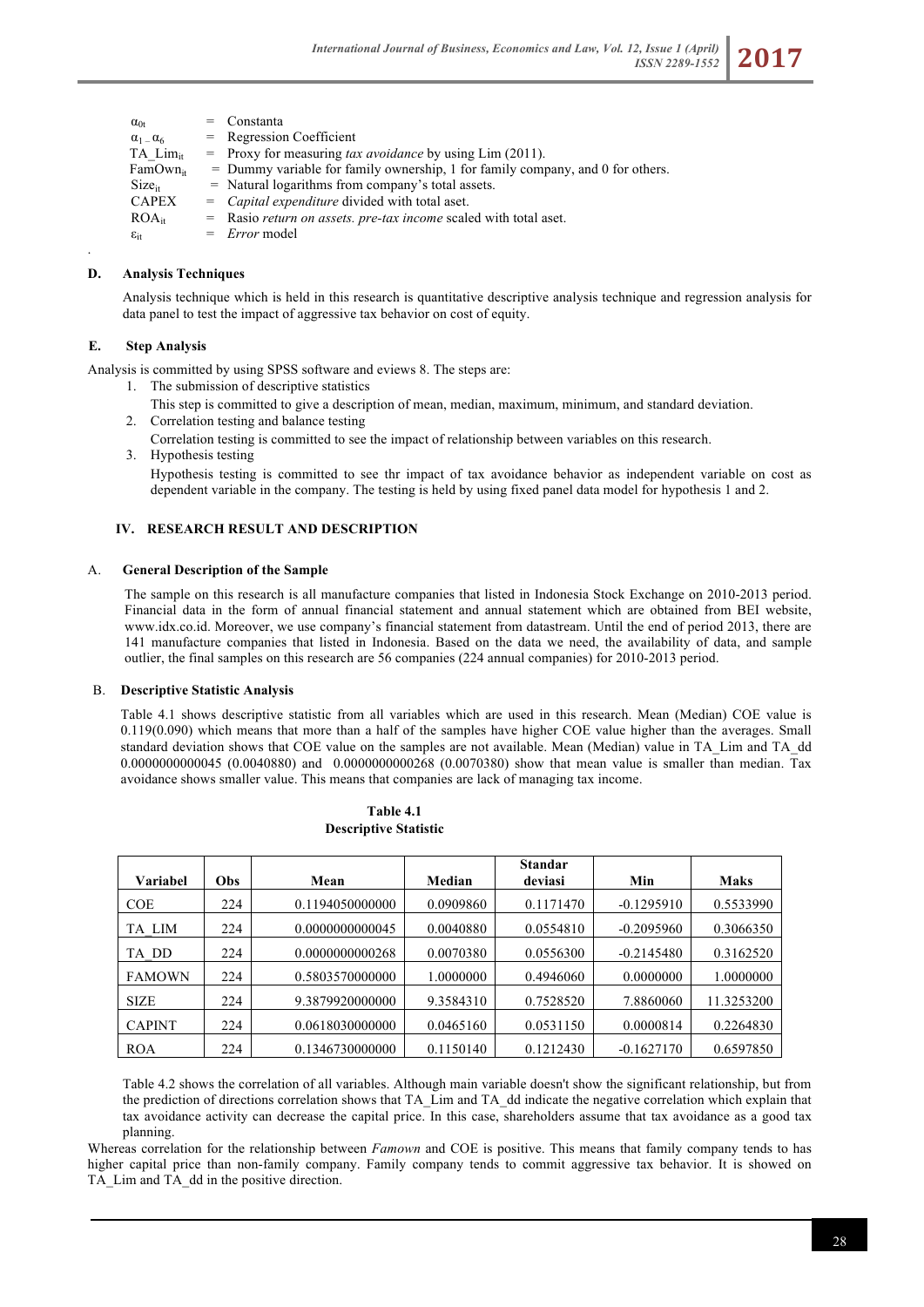| Table 4.2                                          |
|----------------------------------------------------|
| <i>Pearson Corelation Matrix for All Variables</i> |

|        |          |            |            | Correlations |             |            |            |
|--------|----------|------------|------------|--------------|-------------|------------|------------|
|        | Coe      | Famown     | Talim      | Tadd         | Size        | Capint     | Roa        |
| Coe    |          | 0.016      | $-0.037$   | $-0.024$     | 0.057       | $-0.006$   | 0.081      |
| Famown | 0.016    |            | 0.013      | 0.040        | $-0.104$    | $0.140*$   | $0.287***$ |
| Talim  | $-0.037$ | 0.013      | 1          | 0.985        | $-0.239$ ** | $-0.049$   | $0.342***$ |
| Tadd   | $-0.024$ | 0.040      | 0.985      |              | $-0.219$ ** | $-0.016$   | $0.318***$ |
| Size   | 0.057    | $-0.104$   | $-0.239**$ | $-0.219$ **  |             | $0.240**$  | 0.086      |
| Capint | $-0.006$ | $0.140*$   | $-0.049$   | $-0.016$     | $0.240$ **  |            | $0.276***$ |
| Roa    | 0.081    | $0.287***$ | $0.342***$ | $0.318***$   | 0.086       | $0.276***$ |            |

 **Correlations**

\*. Correlation is significant at the 0.05 level (2-tailed).

\*\*. Correlation is significant at the 0.01 level (2-tailed).

### **C. Model Testing**

Hypothesis testing by using data panel is irrelevant to do classic assumption testing and also normality in the data. However, multicollinierity testing is still needed to identify partial influence between independent variables. From the pearson correlation matrix in the table 4.2. It shows that tested variable correlation is smaller and less than 0.8, execpt TA\_Lim and TA dd, because they use the same measurement which is according to residual value from total accrual regression or discretionary accrual with BTD. In this case, TA\_Lim and TA\_dd in this research model are not committed simultaneously because TA\_dd is held to test the analysis sensitivity on research model so it can be concluded that there are no serious multicollinierity problem.

Hypothesis 1 and 2 in this research use fixed effect method approach with balance data panel. According to this research objective to investigate the influence of aggressive tax behavior between companies, every company has their characteristics related with individual factors and time of period so it can't be assumed as common effect. In this research model, error component is not related with any independent variables where in this case is difficult to fullfil so fixed effect method is a better method than random effect method. To make sure the appropriate model, hausman test has been done which is on eviews 6. The result shows that fixed effect method is the most appropriate method in this research.

### **D. Hypothesis Testing and Research Result Discussion**

Table 4.3 shows empiric regression result which has been done by using fixed panel analysis. *P*-value *F*-statistic value shows significant result at 1% level. Adjusted *R* Square shows 45%. It means independent variable significantly influence dependent variable. The result on independent variable indicates that TA\_Lim value has significant negative influences to COE at level 10%. This means that hypothesis 1 is rejected because of different prediction direction from hypothesis which developed in this research. This research result is not relevant with previous research which has been done by Hanlon (2005), Hanlon and Slemrod (2009), Kim, Li, and Zhang (2011), and Masri (2014). Their research indicates that tax avoidance which show aggressive tax behavior can affect negative abnormal return and drop stock price. So that it will cause higher cost of equity. According to the previous research, shareholders assume that tax avoidance is not giving any benefits to company value. Tax avoidance provides managerial rent extraction which is a justification for managerial opportunistic behavior. Otherwise this research shows a contrast result. Tax avoidance which shows aggressive tax behavior can reduce capital cost. Shareholders' point of views are used in this research. Tax avoidance is a tax planning so that it can has a positie respond from the shareholders. This research indicates a different result. This research uses discretionary from BTD of BTD regression with discretionary accrual and total accrual. The previous research only uses BTD or ETR so that, in this case, discretionary BTD indicates tax income planning management.

#### **Table 4.3 The Result of Hypothesis 1 and 2** *Method: Fixed Effect Panel Least Squares*

 $COE_{it} = \alpha_{0it} + \alpha_1 TA \text{ Lim}_{it} + \alpha_2FamOwn_{it} + \alpha_3TA \text{ Lim}_{it} + FamOwn_{it} + \alpha_4 SIZE_{it} + \alpha_5 CAPEX_{it} + \alpha_6 ROA_{it} + \epsilon_{it}$ 

|  | $\sim$ $\sim$ |     |
|--|---------------|-----|
|  |               | ⊿∩F |
|  |               |     |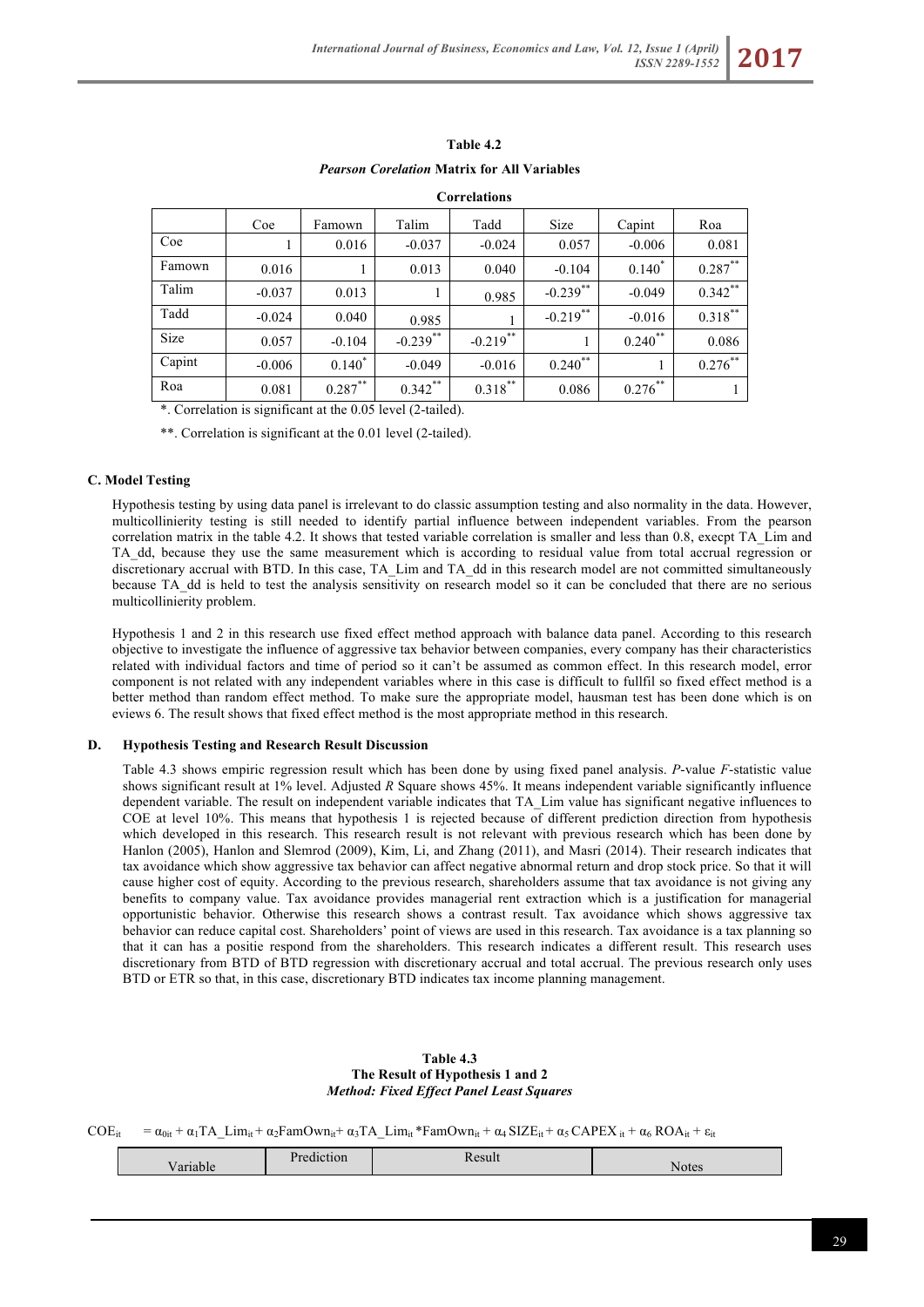|                    |               | Coefficient | Probability |                                                                |
|--------------------|---------------|-------------|-------------|----------------------------------------------------------------|
| Constants          |               | $-0.54985$  | 0.59580     |                                                                |
| TA Lim             | $+$           |             |             | H1 is rejected, doesn't match<br>with the negative relation    |
|                    |               | $-0.70445$  | $0.0293**$  | prediction, significant 5%                                     |
| FamOwn             | $+$           | 0.06241     | 0.42170     |                                                                |
| TA Lim * OwnFam    | $\rightarrow$ | 0.65678     | $0.0648*$   | H2, is approved, match with<br>the prediction, significant 10% |
| <b>SIZE</b>        |               | 0.06659     | 0.55040     |                                                                |
| <b>CAPEX</b>       |               | $-0.07918$  | 0.70420     |                                                                |
| <b>ROA</b>         |               | 0.09314     | 0.44370     |                                                                |
| Adj R <sub>2</sub> | 0.45100       |             |             |                                                                |
| F-Statistik        | 3.86234       |             |             |                                                                |
| p value (F-Stat)   | $0.0000***$   |             |             |                                                                |

\* significant on 10%; \*\* significant on 5%; \*\*\* significant on 1%

*The probability showed* 2-*tailed* result.

The hypothesis 2 results the effect of tax avoidance on cost of equity with the moderation over family ownership. Empiric regression's result shows significant positive result at level 10%. Therefore, hypothesis 2 is accepted and similar to hypothesis prediction. This research shows that family company tends to has more aggressive tax behavior than non-family company. This is the same Sari (2010) did. In this research, there are family companies who have an aggressive tax behavior. Shareholders think that management rent extraction as a bad thing because it can make capital price become higher. This can cause a positive relationship between moderated family company of tax avoidance and cost of equity.

#### **E. Sensitivity Analysis**

*Tax avoidance* indicates negative significant influence to cost of equity. So that, sensitivity test is used to change tax avoidance measurement using Desai and Dharmapala (2006)'s model. It uses total accrual to separate component from book tax different caused by income management to tax purposes. Those components are concluded as tax avoidance activity measurement. The measurement is:

$$
BT_{i,t} = \beta_1 TA_{i,t} + \mu_i + \epsilon_{i,t}
$$

Which:

BT = *Book tax gap* for company *i* on year t scaled with last total asset. BT = Commercial Profit – Taxable Income

Taxable Income = Current income tax expense / Tax Rate.

TA = *Total accruals* of the company *i* on year *t* scaled with last total asset.

Residual from the regression is book tax gap component which caused by management for tax purposes to manage tax income. This value is represented as tax sheltering or tax avoidance measurement that formed in:

 $TS_{i,t} = \mu_i + \varepsilon_{i,t}$ 

Table 4.4 shows sensitivity regression test's result. It indicates that *R* square value is not much different from main test result which is on level 44%. The result of the coefficient shows negative significant direction as well as the influence of tax avoidance to cost of equity and moderated variable. This result indicates that tax avoidance in Lim (2011) and tax avoidance in Desai Dharmapala (2006) have shown a tax income management although they used different method. Lim (2011) used discretionary accruals an Desai Dharmapala (2006) used total accruals.

### **Table 4.4 The Result of Sensitivity Hypothesis 1 and 2** *Method: Fixed Effect Panel Least Squares*

| $COE_{it} = \alpha_{0it} + \alpha_1 TA\_DD_{it} + \alpha_2 F$ am $Own_{it} + \alpha_3 TA\_DD_{it} * F$ am $Own_{it} + \alpha_4 SIZE_{it} + \alpha_5 CAPEX_{it} + \alpha_6 ROA_{it} + \epsilon_{it}$ |  |  |
|-----------------------------------------------------------------------------------------------------------------------------------------------------------------------------------------------------|--|--|
|-----------------------------------------------------------------------------------------------------------------------------------------------------------------------------------------------------|--|--|

|           | Prediction | Result      |             |              |
|-----------|------------|-------------|-------------|--------------|
| Variable  |            | Coefficient | Probability | <b>Notes</b> |
| Constants |            | $-0.59645$  | 0.56760     |              |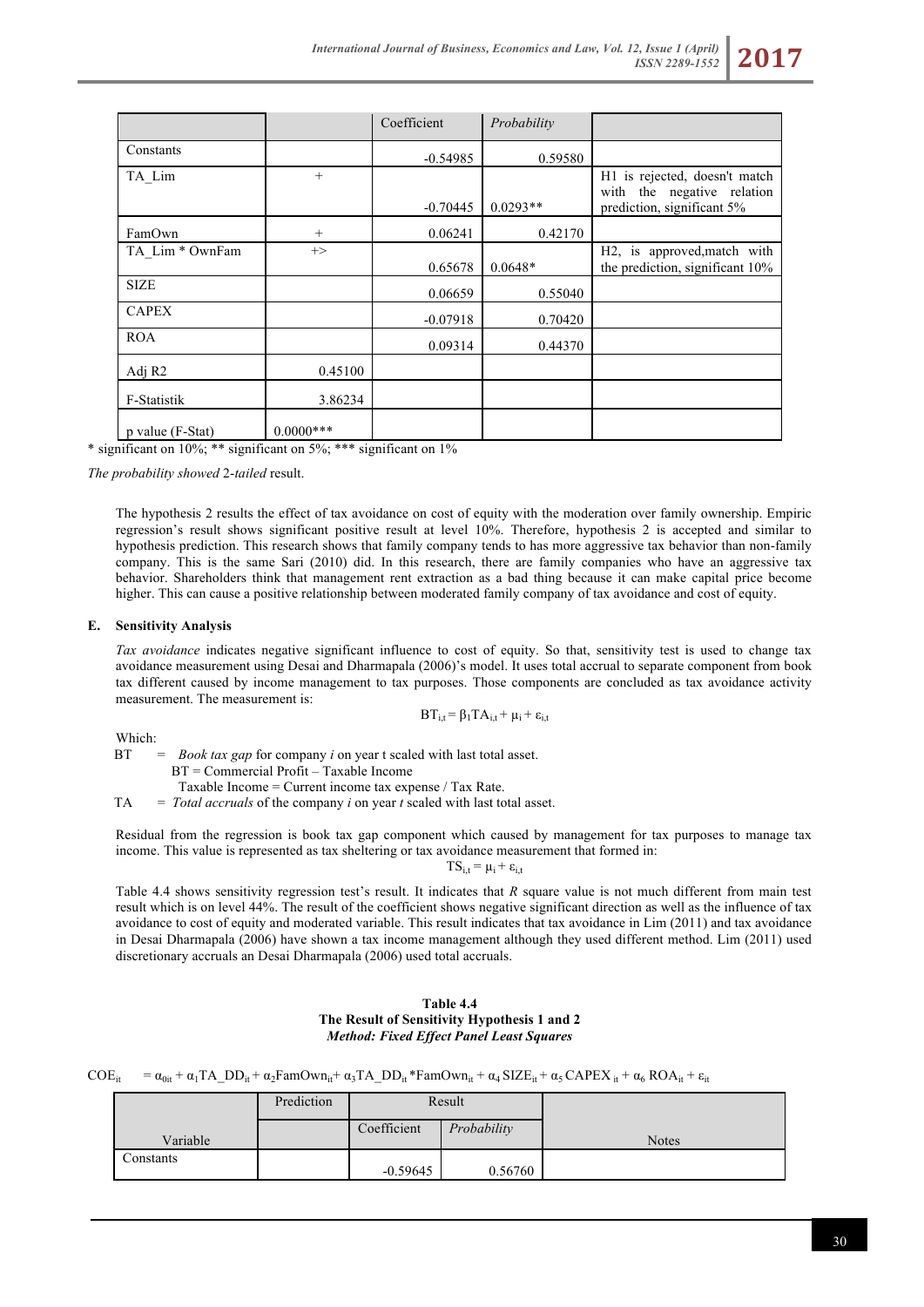| TA DD                     | $+$           |            |           | H1 is rejected, doesn't match with<br>prediction of significant relationship |
|---------------------------|---------------|------------|-----------|------------------------------------------------------------------------------|
|                           |               | $-0.62971$ | $0.0601*$ | 10%                                                                          |
| FamOwn                    | $+$           | 0.06362    | 0.41110   |                                                                              |
| TA DD <sup>*</sup> OwnFam | $\rightarrow$ | 0.61953    | $0.0902*$ | H2, is accepted, match with prediction,<br>significant 10%                   |
| <b>SIZE</b>               |               | 0.07157    | 0.52370   |                                                                              |
| <b>CAPEX</b>              |               | $-0.06173$ | 0.76760   |                                                                              |
| <b>ROA</b>                |               | 0.07547    | 0.53350   |                                                                              |
| Adj R <sub>2</sub>        | 0.446898      |            |           |                                                                              |
| F-Statistik               | 3.815320      |            |           |                                                                              |
| p value (F-Stat)          | $0.0000***$   |            |           |                                                                              |

\* significant on 10%; \*\* significant on 5%; \*\*\* significant on 1%

*The probability* result shows 2-*tailed* result.

# **V. CONCLUSION AND SUGGESTION**

### **A. Conclusions Research**

The purpose of this research is to perceive description of company's aggressive tax behavior towards the cost of capital and observes aggressive tax behavior based on family ownership. The testing is conducted on all public companies the category of manufacturing industries that listed in Indonesia Stock Exchange during 2010 to 2013 wuth total observations 224 companies.

The result showed that the effect of aggressive tax behavior to cost of equity was negative and didn't match with hypothesis 1. This result didn't match with previous research, Hanlon (2005), Hanlon and Slemrod (2009), Kim, Li, and Zhang (2010), and Masri (2014). Previous research showed that shareholders considered aggressive tax behavior didn't have benefit to company value and tended to be regarded as a risk. Otherwise, this result considered from shareholders' perspective that tax avoidance was one of tax planning so that was regarded as a good and positive thing by shareholders. The different result may happen due to measurement of tax avoidance. Discretionary from BTD and BTD regression with discretionary accrual and total accrual was used on this research while BTD or ETR was used on previous research. Discretionary BTD considered to be more representative in profit management planning on tax. Therefore, it was considered as one of a very good and profitable thing for the company by shareholders.

Moderation of tax avoidance with family ownership showed positive significant influence to cost of equity that matched with hypothesis 2. The result showed that family company tended to be more aggressive than non-family company according to Sari (2010). The result showed that there was a family company which committed aggressive tax behavior and be considered as a bad thing, as management rent extraction by shareholders which caused higher capital price. This condition made a positive relation between family company moderation on tax avoidance and cost of equity. Sensitivity testing showed the same direction with primary test. It showed that tax avoidance measurement had reflected the tax income management by model of Lim (2011) or model of Desai Dharmapala (2006).

#### B. **Suggestion for the Next Research**

The suggestions for the next research:

- Time frame addition in the research. So, the time effect can be observed by doing a test with data panel.
- This research just using manufacturing industries as samples so the result can't be generalized to other industries.

#### **REFERENCES**

Allingham, M.G., & Sandmo, A. (1972). "Income Tax Evasion: a Theoretical Analysis". *Journal of Public Economics* 1, 323– 338.

Anderson, Ronald, C., Mansi, A., Sattar, & Reeb, David, M. (2003). "Founding Family Ownership and Firm Performance: Evidence from The S&P 500". *Journal of Finance* 58, 1301-1328.

Barr, N.A., James, S.R., & Prest, A.R. (1977). *Self-Assessment for Income Tax.* London, Heinemann.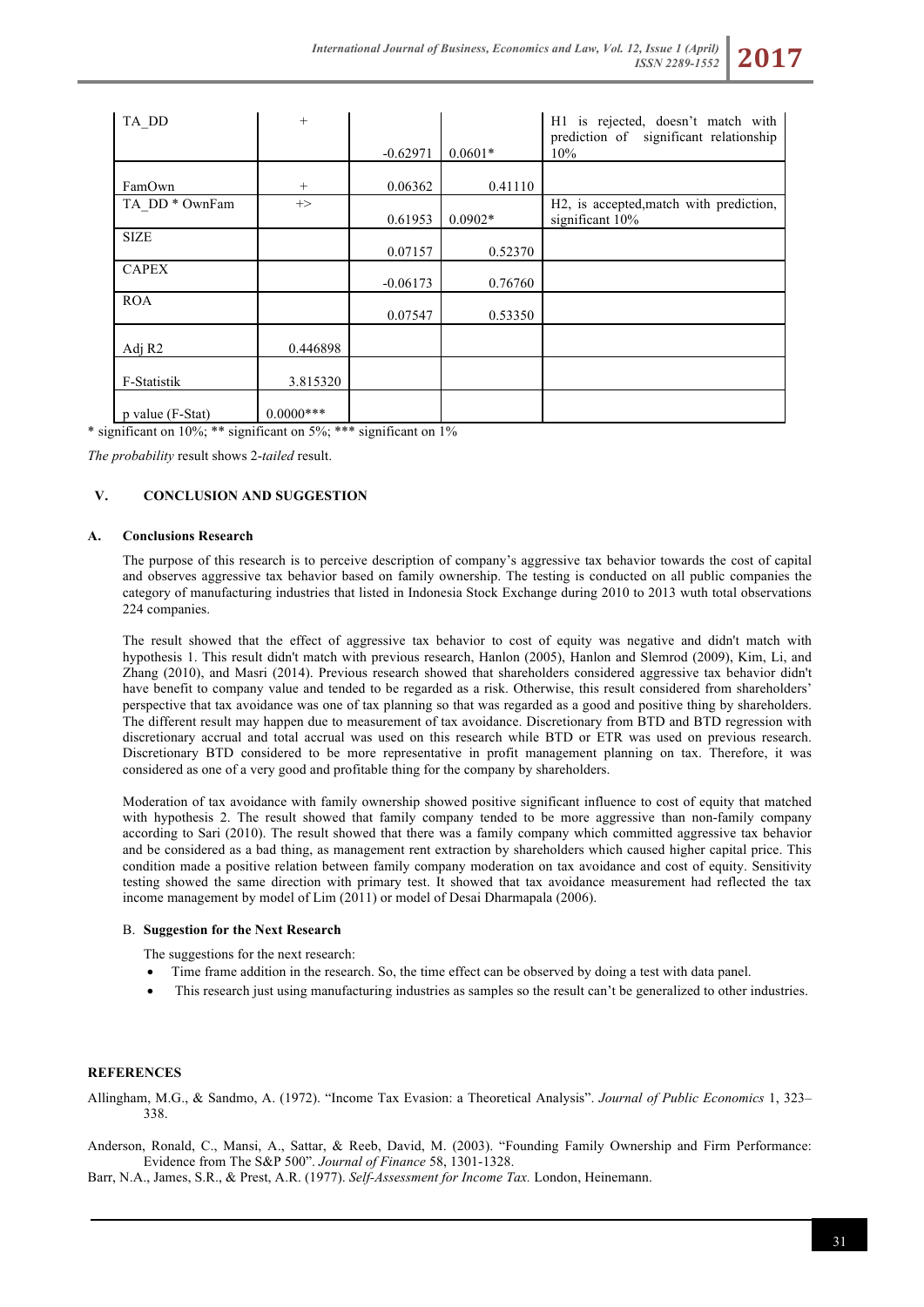Boubakri, N., & Ghouma, H. (2010). "Control/Ownership Structure, Creditor Rights Protection, and The Cost of Debt Financing: International Evidence". *Journal of Banking and Finance* 34, 2481–2499.

Brigham, Eugene, F. (1983). *Fundamental of Financial Management*, Ed.3. Dryden Press (Chicago).

- Chen, J., Hong, H., & Stein, J. (2001). "Forecasting Crashes: Trading Volume, Past Returns, and Conditional Skewness in Stock Prices". *Journal of Financial Economics* 61, 345–381.
- Chen, S., Chen, X., Cheng, Q., & Shevlin, T. (2010). "Are Family Firms More Tax Aggressive than Non-Family Firms?". *Journal of Financial Economics* 95, 41–61.
- Damodaran, Aswath, (2009). Equity Risk Premiums (ERP): Determinants, Estimation and Implications-A Post-crisis Update October 2009. Stern School of Business.
- Damodaran, Aswath, (2010), Equity Risk Premiums (ERP): Determinants, Estimation and Implications-The 2010 Edition Updated: February 2010 Stern School of Business.
- Damodaran, Aswath, (2011), Equity Risk Premiums (ERP): Determinants, Estimation and Implications-The 2011 Edition Updated: February 2011 Stern School of Business.
- Dhaliwal, D., Krull, L., Zhen Li, O., & Moser, W., (2003). Devidend Taxes and Implied Cost of Equity Capital. *Journal of Accounting Research* Vol.43 No.5.
- Dhaliwal, D., Heitzman, S., & Li, Oliver Zhen, (2005). Taxes, Leverage, and the Cost of Equity Capital. Eller College of Management, University of Arizona, Tucson, AZ , Working paper.
- Dechow, P., Sloan, R., & Sweeney, A., (1995). Detecting Earnings Management. *The Accounting Review* 70, 193–225.
- Desai, M.A. & Dharmapala, D. (2006). Corporate Tax Avoidance and High-powered Incentives. *Journal of Financial Economics,* 79, 145-179.
- Fama, Eugene F. dan Jensen, Michael C. (1983). Separation of Ownership and Control. *Journal of Law and Economics*, Vol. 26, No. 2, Corporations and Private Property: A Conference Sponsored by the Hoover Institution, pp. 301-325.
- Frank, M., Lynch, L., & Rego, S. (2009). Tax Reporting Aggressiveness and Its Relation to Aggressive Financial Reporting. *The Accounting Review,* 84, 467-496.
- Gujarati, D. N. (2003). *Basic Econometrics.* Newyork: McGraw-Hill/Irwin.
- Gozali, Imam, M (2013), Analisis Multivariat dan Ekonometrika, Teori, Konsep, dan Aplikasi dengan Eviews 8.
- Hanlon, M. (2005). The Persistence and Pricing of Earnings, Accruals, and Cash Flows When Firms Have Large Book-Tax Differences. *The Accounting Review*, Vol. 80.
- Hanlon, M. & Slemrod, J. (2009). What Does Tax Aggressiveness Signal? Evidence from Stock Price Reactions to News about Tax Shelter Involvement. *Journal of Public Economics* 93, pp. 126–141.
- Hanlon, M & Heitzman, S. (2010). A Review of Tax Research. *Journal of Accounting and Economics* 50, 127-178.
- Jensen, M.C., & Meckling W.H. (1976). Theory of The Firm: Managerial Behavior, Agency Costs and Ownership Structure. *Journal of Financial Economics,* 3, 4, 305-360.
- Kim, J.B, Li, Y., & Zhang, L. (2011). Corporate Tax Avoidance and Stock Price Crash Risk: Firm-level Analysis. *Journal of Financial Economics*, 100 pp. 639–662.
- Lim, YD. (2011). Tax Avoidance, Cost of Debt and Shareholder Activism: Evidence from Korea. *Journal of Banking & Finance* 35, 456–470.
- Manzon, G. & Plesko, G. (2002). The Relation between Financial and Tax Reporting Measures of Income. *Tax Law Review,* 55, 175-214.
- Masri, I (2014). Pengaruh Book Tax Difference terhadap Cost of Equity dengan Variabel Pemoderasi Struktur Kepemilikan Keluaarga. Jurnal Bisnis, Manajemen dan Ekonomi Vo.13, p3095-3110.
- Villalonga, B. and Amit, R. (2006) How do Family Ownership, Control and Management Affect Firm Value?, *Journal of Financial Economics,* 80(2), pp. 385–417.
- Sari, D.K. (2010). Ownership Characteristics, Corporate Governance, and Tax Aggressiveness. The  $3<sup>rd</sup>$  Accounting and The  $2<sup>nd</sup>$ Dotoral Colloquium, *Bridging the Gap between Theory, Research and Practice: IFRS Convergence and Application*  Faculty of Economics Universitas Indonesia Bali-Indonesia, 27 - 28 Oktober 2010.
- Siregar, V.S., & Utama, S. (2008). Type of Earning Management and the Effect of Ownership Structure, Firm Size and Corporate-Governance Practices: Evidance from Indonesia. *The international Journal of Accounting* Volume 43, halaman 1-27.